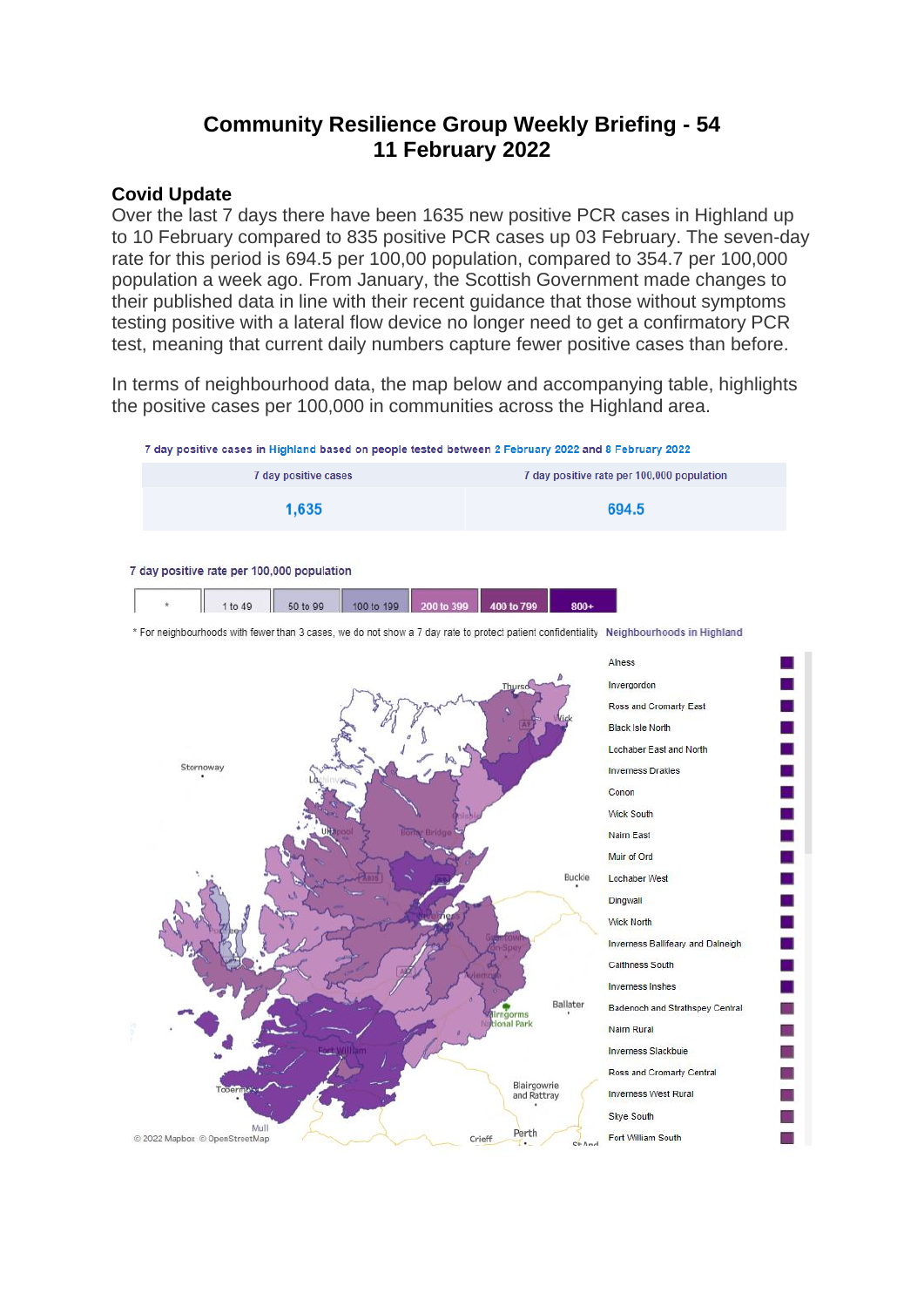## **Scottish Government Guidance on Coronavirus (COVID-19): staying safe and protecting others**

The Scottish Government revised its rules and guidance on how to stay safe and help prevent the spread of COVID-19 on 31 January 2022. You can find the most recent version here:

[https://www.gov.scot/publications/coronavirus-covid-19-staying-safe-and-protecting](https://www.gov.scot/publications/coronavirus-covid-19-staying-safe-and-protecting-others/)[others/](https://www.gov.scot/publications/coronavirus-covid-19-staying-safe-and-protecting-others/)

# **Scottish Government messages this week**

The First Minister gave a Coronavirus (COVID-19) statement to the Scottish Parliament on 8 February 2022

[https://www.gov.scot/publications/coronavirus-covid-19-update-first-ministers](https://www.gov.scot/publications/coronavirus-covid-19-update-first-ministers-statement-8-february-2022/)[statement-8-february-2022/](https://www.gov.scot/publications/coronavirus-covid-19-update-first-ministers-statement-8-february-2022/)

# **Key Points include:**

The First Minister set out the Scottish Government's latest assessment of the COVID data and its impacts.

- Case numbers have remained broadly stable. There are significant differences between age groups. There was a fall of more than a quarter amongst the under 15s. Cases also fell - by 6% - in the 25 to 44 age group, and by more than 10% in those aged 75 and over. The biggest increase - of more than 50% - was amongst 15 to 24 year olds.
- The number in hospital with COVID at any given time has also fallen and there is a decline in the number of deaths of people with COVID.
- This will be the last weekend that figures for the weekend will be published. They will be reported on Monday. We can move back to weekend reporting should we need to
- While much more stable than it was, the virus is still widespread. 1 in 30 remains a high level of infection
- Updated guidance on home working has supported a partial return to the office in recent days, with hybrid working where appropriate
- some baseline protective measures such as COVID certification and the requirement to wear face coverings in certain settings - will remain in force for now and it is recommended that we all take lateral flow tests before mixing with people from other households.
- This will provide some reassurance to people at highest risk. People in higher risk category already carry a lot of responsibility. It would not be fair to ask them to go back into isolation.
- Employers have a particular responsibility to consider the needs of people on the High Risk List in their plans for hybrid working.
- There has been a good take up of the Distance Aware Scheme. These badges remain available in libraries and in Asda.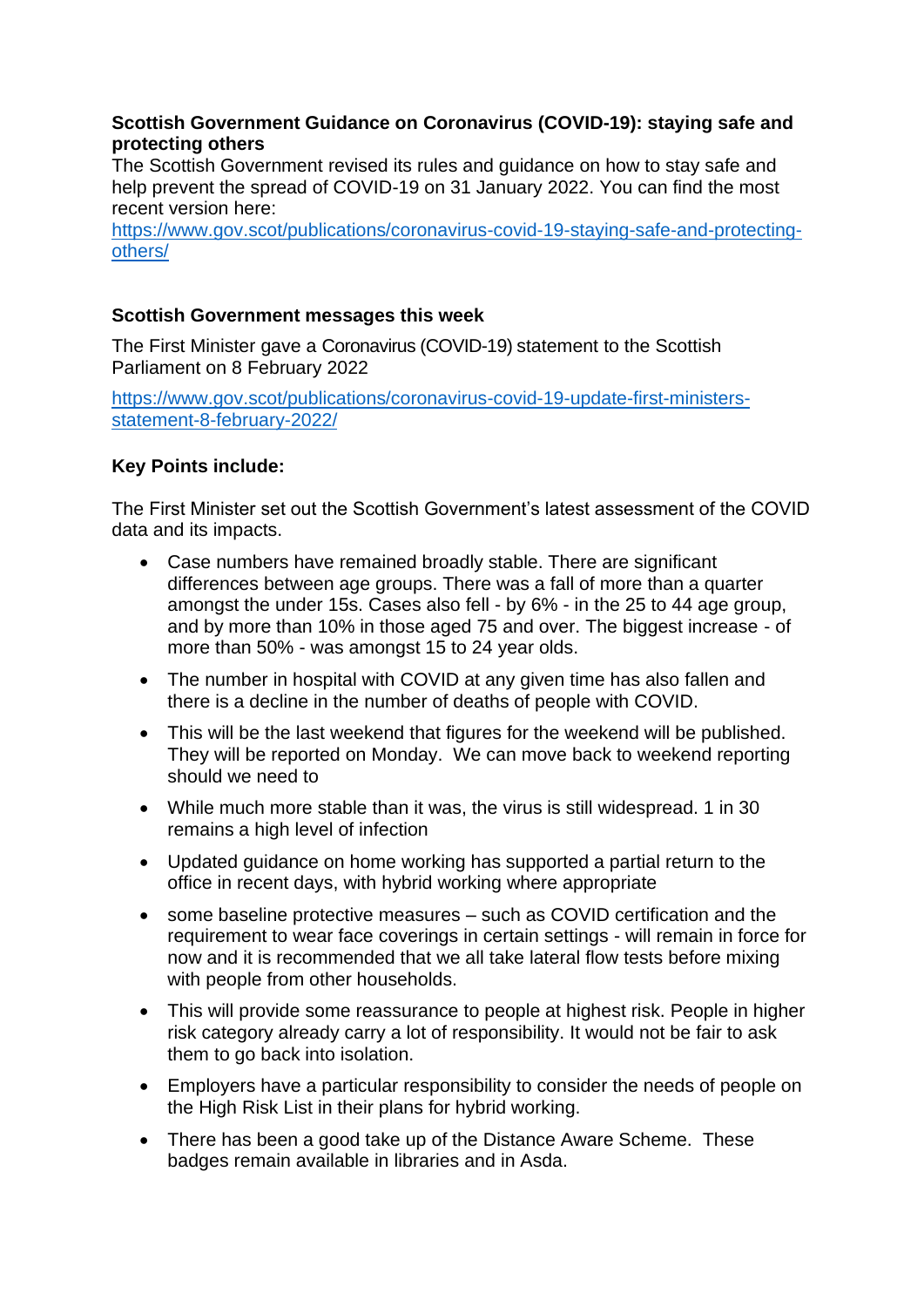- The advisory sub-group on Education is meeting to decide if face masks will still be required in schools. (see update below\_
- There is no evidence that the sub-type (BA2) of Omicron is any more dangerous than Omicron, although some data abroad suggests it is more transmissible.
- We continue to offer and encourage vaccination for any 5-11 year old who has an underlying health condition that puts them at higher risk should they get COVID, and also for any 5-11 year old who is a household contact of someone who is immune suppressed.
- It is intended to publish an updated Strategic Framework which will set out in detail our approach to managing COVID more sustainably on 22 February.
- The First Minister said: "The situation now remains much more positive than it was at the turn of the year. It seems reasonable, therefore, based on the data, to conclude that we are now through the worst of this wave of Omicron."
- She added: "That has enabled the removal of virtually all the additional measures that we introduced in December and a return to normality in much of everyday life. To stay on this track, though, continued care and caution remains necessary and prudent:
	- o Please get fully vaccinated as soon as you can.
	- o Continue to take care when socialising. In particular, take a lateral flow test before meeting other people socially.
	- o Take the other precautions that we know make a difference.
	- o Talk to your employer about a return to hybrid working,and follow the guidance and precautions they adopt to make the workplace safe.
	- o Wear a face covering on public transport, in shops, and when moving about in hospitality.
	- o Keep windows open if meeting indoors.
	- o And follow all advice on hygiene'.

#### **10 February Update COVID-19 school rules to be eased from 28 February**

<https://www.gov.scot/news/covid-19-school-rules-to-be-eased/>

High school pupils and staff will not be required to wear face coverings in classrooms from 28 February.

Teachers and pupils who wish to continue to wear a face covering in the classroom should be fully supported in doing so.

Face coverings will still be required in communal areas, subject to future review.

Specific mitigations relating to assemblies and transition visits for learners who will start primary or secondary in August 2022, will also be eased as of 28 February.

[Coronavirus \(COVID-19\): guidance on reducing the risks in schools](https://www.gov.scot/publications/coronavirus-covid-19-guidance-on-reducing-the-risks-in-schools/pages/overview/) will be updated next week.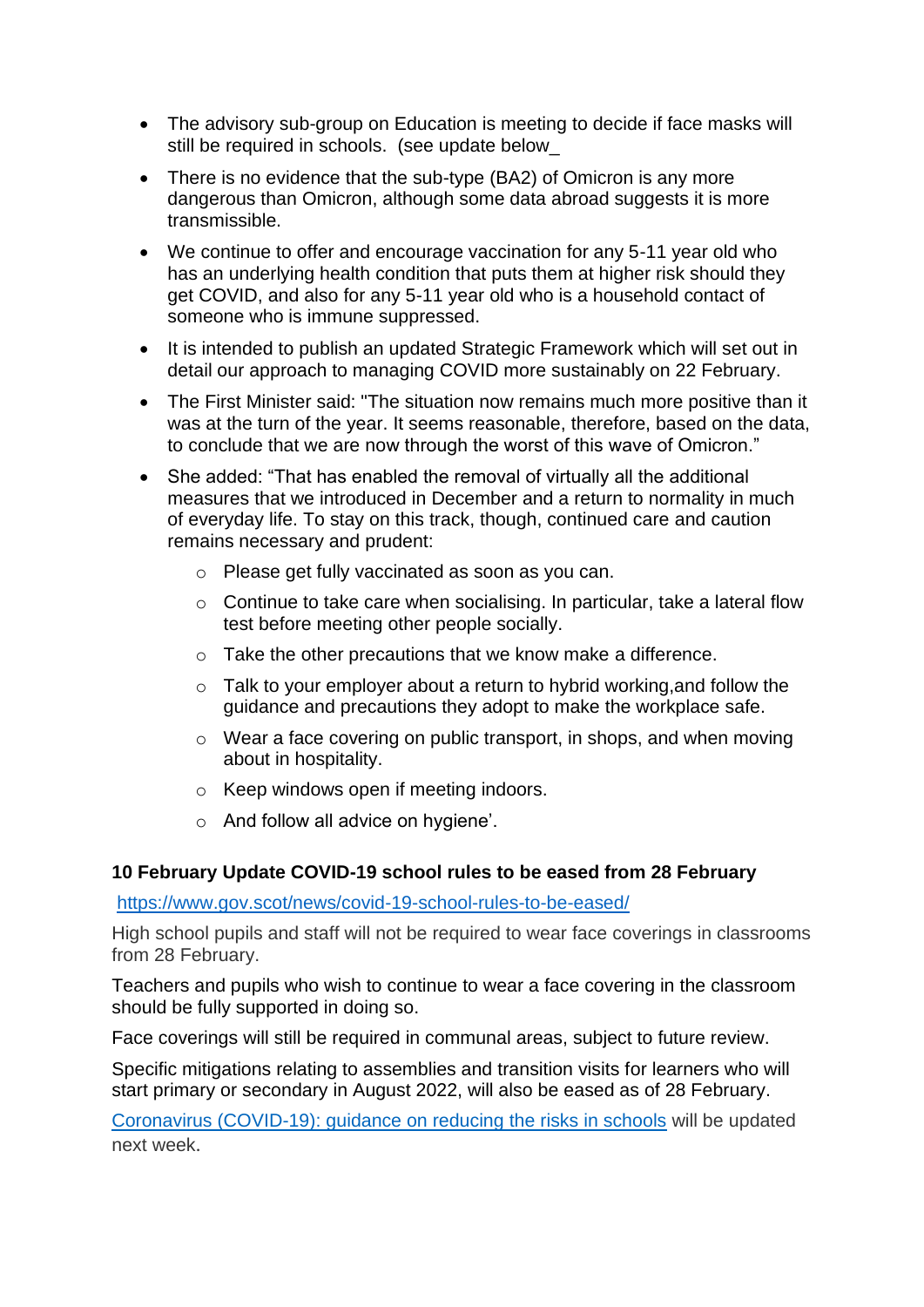# **Covid-19 Testing**

## **Symptomatic Testing (with symptoms)**

If you do believe you have symptoms, please self-isolate and book a PCR test. Postal PCR kits are available through NHS Inform either by calling 0800 028 2816 or online [https://www.nhsinform.scot/illnesses-and-conditions/infections-and](https://www.nhsinform.scot/illnesses-and-conditions/infections-and-poisoning/coronavirus-covid-19/test-and-protect/coronavirus-covid-19-how-to-do-a-pcr-test-at-home)[poisoning/coronavirus-covid-19/test-and-protect/coronavirus-covid-19-how-to-do-a](https://www.nhsinform.scot/illnesses-and-conditions/infections-and-poisoning/coronavirus-covid-19/test-and-protect/coronavirus-covid-19-how-to-do-a-pcr-test-at-home)[pcr-test-at-home.](https://www.nhsinform.scot/illnesses-and-conditions/infections-and-poisoning/coronavirus-covid-19/test-and-protect/coronavirus-covid-19-how-to-do-a-pcr-test-at-home)

In addition to the local support that is available, people can get support to self-isolate by calling the Council's helpline number: 0300 303 1362. This can include access to food and supplies to self-isolate and individuals may be entitled to a £500 selfisolation support grant.

## **Asymptomatic Testing (without symptoms)**

It continues to be important that people test themselves even if they don't have symptoms. Taking a rapid LFD test twice a week can help stop new variants earlier, limiting the spread of the virus.

Test kits are available at pharmacies, or to order online from [www.nhsinform.scot/testing,](http://www.nhsinform.scot/testing) or by calling 119. Test kits are also available at Community testing sites.

#### **Community Testing 14 – 18 February for those without symptoms (Asymptomatic):**

The community testing programme offers rapid COVID-19 tests for people without symptoms. Next week, there are no plans to deploy our mobile testing units to carry out assisted testing. Instead, we continue with our programme of Outreach Delivery, sending small teams to various locations throughout the Highland area to provide testing advice and to hand out test kits.

LFD Kits free to collect - Dates, times, and locations are as follows;

Monday 14 February

• Inverness Telford Retail Park (B&M) 8:30am-12:30pm, 1pm-4pm

Tuesday 15 February

- Ullapool Tesco Car Park 9:30am-12:30pm, 1pm-3:30pm
- Conon Bridge High Street Car Park 9am-12noon
- Dingwall High Street (Museum) 1pm-4pm
- Inverness Retail Park 8:30am-12:30pm, 1pm-4pm

Wednesday 16 February

- Ardersier Memorial Hall Car Park 9am-12noon
- Nairn High Street 1pm-4pm
- Beauly The Square 9am-12noon
- Muir of Ord Library Car Park 1pm-4pm
- Alness High Street (Bank Lane) 9am-12noon
- Invergordon Library 1pm-4pm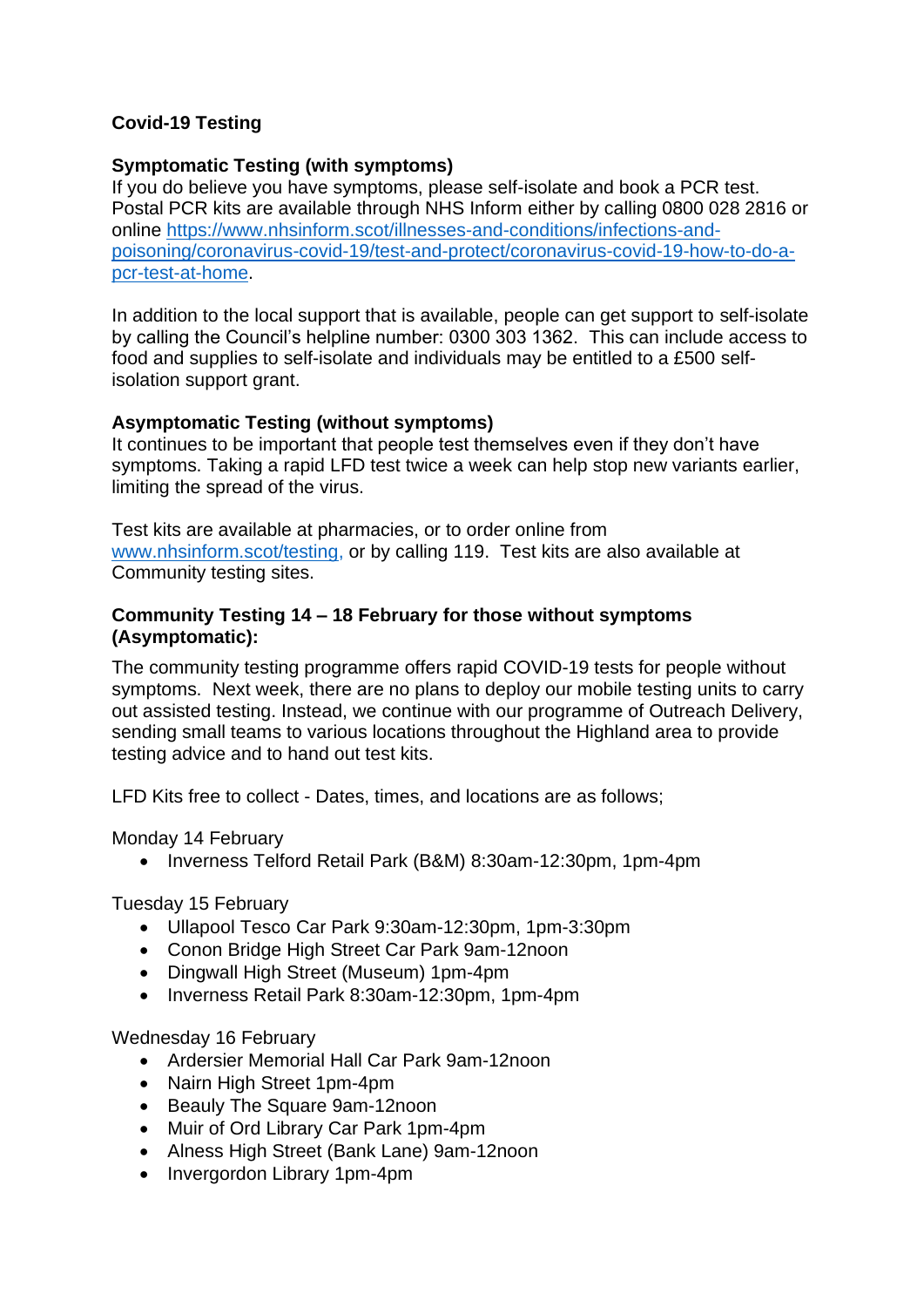Thursday 17 February

- Inverness Victorian Market 9am-12noon
- Inverness Inshes Retail Park 1pm-4pm
- Thurso High Street (Museum) 10:30am-12:30pm, 1pm-3pm

Friday 18 February

- Inverness High Street (Market Brae Steps) 9am-12:30pm, 1pm-4pm
- Dingwall High Street (Museum) 9am-12noon
- Conon Bridge High Street Car Park 1pm-4pm
- Muir of Ord Library Car Park 9am-12noon
- Beauly The Square 1pm-4pm

For those with symptoms, anyone that becomes unwell should isolate immediately and seek a PCR test. PCR tests can be booked through NHS [Inform](https://www.nhsinform.scot/illnesses-and-conditions/infections-and-poisoning/coronavirus-covid-19/test-and-protect/coronavirus-covid-19-get-a-test-if-you-have-symptoms) online or by calling 119 if you can't book a test online.

## **Covid-19 Vaccination Update**

The latest update from NHS on the vaccine can be accessed at the following link: [www.nhsinform.scot/covid19vaccine.](http://www.nhsinform.scot/covid19vaccine)

For details of vaccination clinics in Highland, including drop-in clinics and GP practices supporting the booster roll-out, please check the link below. There are also FAQs on how vaccinations are being delivered in the NHS Highland area. <https://www.nhshighland.scot.nhs.uk/COVID19/Pages/Vaccination.aspx>

#### **Vaccination Scams**

Scammers are using mobile phone numbers to offer Covid-19 tests using a 'vaccinationpass' website which then demands payment.

If you receive a message, call, or link like this, do not respond. Instead, notify [www.scamwatch.scot](https://l.facebook.com/l.php?u=http%3A%2F%2Fwww.scamwatch.scot%2F%3Ffbclid%3DIwAR1CaklQ6iwavFGlp5wGDowoOIQAIkVsr2aHwiu7cGzNoEY_ESeOOyTPex4&h=AT2cl3YgxOodbMWJBxy2LnYguaMttXmC99x_F1OYDn-BVq2Z_ko9mv0LaXAzaBAxVlnp-JCla3gPx5JSO_61K3DsLAcsx0a_eClEc-8WUpVcclYRGyB__0Pf1pe_1jGtPQ&__tn__=-UK-R&c%5b0%5d=AT3JSNQACBoUlAeDvOyI1FQ5CjRUKSKlbEgSC4-XFWORzzDjL7GKJqHUQkylGZ2kgiZGypec69ZGfxWQF2ywRbyopg37e9YxDn0jLUrTVKkMoLj9b_3Uyostyye8do4cQGl_OAqpIXv_FMedmyV2mbbyxHfWSu0IBLzYH6xQ5PTl0-WpCtCw) or call 0808 164 6000.

For information on vaccination scams and other Covid-19 related scams, visit the Trading Standards Scotland website [https://www.tsscot.co.uk/coronavirus-covid-](https://www.tsscot.co.uk/coronavirus-covid-19/coronavirus-scams/)[19/coronavirus-scams/.](https://www.tsscot.co.uk/coronavirus-covid-19/coronavirus-scams/)

#### **[Plan Today to Vote in May](http://www.saa.gov.uk/h-wi-vjb)**

The Scottish Local Government Elections for The Highland Council are taking place on Thursday 5 May 2022 to elect 74 Local Councillors in 21 wards. Local Councillors are responsible for making decisions on your behalf about local services.

While the election is not until May, planning is already underway to help you stay safe while casting your vote.

There are a number of ways to have your say in the election in May - you can vote in a polling station, by post, or by appointing someone you trust to vote on your behalf, which is known as a proxy vote.

The Electoral Registration Officer for Highland has sent a letter to all households in the Highland area in advance of the elections, to let them know who is registered to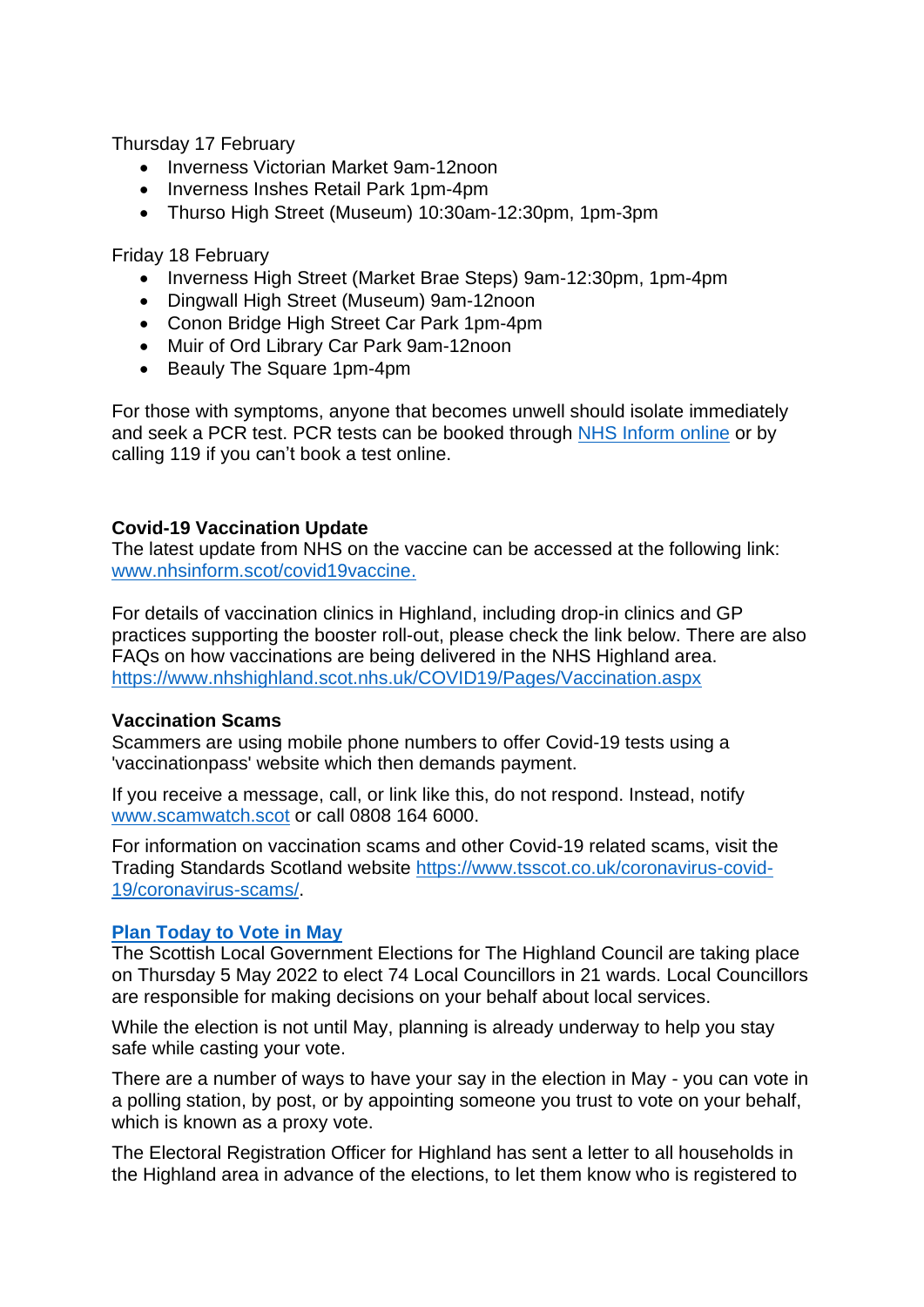vote and who has a postal vote. Look out for your letter in a brown envelope addressed to the Occupier(s) in the coming days. This letter is important and will give your household further information on how to register to vote, if you are not already registered or how to apply for a postal or proxy vote.

Bill Gillies, Electoral Registration Officer for Highland, said: "We're thinking about these elections now so that, however you choose to cast your vote in May, you can do so safely. Polling Stations will be open and following all public health advice. In the current circumstances, particularly the COVID pandemic, you may be thinking perhaps about voting by post?"

"If you're thinking about voting by post, you can apply now. This will make sure your application is processed early, and your postal vote can be sent to you more quickly. It's easy to apply and further information can be found on our website www.saa.gov.uk/h-wi-vjb

"You need to be registered to vote in order to have a say at the election if you are not already registered – the easiest way is online at www.gov.uk/register-to-vote. And remember, it doesn't matter where you were born, if you are aged 16 and over and are resident in Scotland, you are now eligible to register and vote at Local Government elections."

Residents can visit the Scottish Local Government elections page on our website at www.saa.gov.uk/h-wi-vjb to find out more about these elections. The page will be updated with new information as it becomes available. Any residents who have questions can also contact the electoral registration team on 0800 393 783 or by email [ero@highland.gov.uk](mailto:ero@highland.gov.uk)

## **Together We Care - [NHS Highland Strategy 2022-27 -](https://www.nhshighland.scot.nhs.uk/News/Pages/NHSHighlandTogetherWeCare.aspx) a chance to have your [voice heard](https://www.nhshighland.scot.nhs.uk/News/Pages/NHSHighlandTogetherWeCare.aspx)**

NHS Highland are currently running a project to develop their 2022-27 strategy; starting with gathering people's views and priorities. There is more information at the links below, including a link to an online survey.

- You Tube short film explaining the "what is it" and "why" [Together](https://eur02.safelinks.protection.outlook.com/?url=https%3A%2F%2Fwww.youtube.com%2Fwatch%3Fv%3DrCQlRswUVEY&data=04%7C01%7CRosemary.MacKinnon%40highland.gov.uk%7C46d45b7669314bd611ad08d9ec0670a5%7C89f0b56e6d164fe89dba176fa940f7c9%7C0%7C0%7C637800334662170395%7CUnknown%7CTWFpbGZsb3d8eyJWIjoiMC4wLjAwMDAiLCJQIjoiV2luMzIiLCJBTiI6Ik1haWwiLCJXVCI6Mn0%3D%7C3000&sdata=Exnyp%2FXgTX7CzVNm8mMcv28dDiKGMSA4KkxFt3NlNjE%3D&reserved=0) We Care [YouTube](https://eur02.safelinks.protection.outlook.com/?url=https%3A%2F%2Fwww.youtube.com%2Fwatch%3Fv%3DrCQlRswUVEY&data=04%7C01%7CRosemary.MacKinnon%40highland.gov.uk%7C46d45b7669314bd611ad08d9ec0670a5%7C89f0b56e6d164fe89dba176fa940f7c9%7C0%7C0%7C637800334662170395%7CUnknown%7CTWFpbGZsb3d8eyJWIjoiMC4wLjAwMDAiLCJQIjoiV2luMzIiLCJBTiI6Ik1haWwiLCJXVCI6Mn0%3D%7C3000&sdata=Exnyp%2FXgTX7CzVNm8mMcv28dDiKGMSA4KkxFt3NlNjE%3D&reserved=0)
- Survey Please fill in and cascade the survey: <https://forms.office.com/r/519bjRi4Sb>

Group submissions - If any organisation would like to submit a "group response" these can be sent to [nhsh.listening@nhs.scot](mailto:nhsh.listening@nhs.scot) 

Group Chat - If any group is having or would like an online meeting with an informal discussion about local health services / needs, please contact [grace.barron@nhs.scot.](mailto:grace.barron@nhs.scot)

# **Introduction to Community Resilience**

The Highland Council's Resilience Team have compiled a short video on an introduction to community resilience which is intended to inform Communities. The video can be found at [https://www.youtube.com/watch?v=T2zLd-FWv28&t=385s](https://eur02.safelinks.protection.outlook.com/?url=https%3A%2F%2Fwww.youtube.com%2Fwatch%3Fv%3DT2zLd-FWv28%26t%3D385s&data=04%7C01%7CRosemary.MacKinnon%40highland.gov.uk%7C4c2904020bf14ede1a3d08d9ebb80c3d%7C89f0b56e6d164fe89dba176fa940f7c9%7C0%7C0%7C637799997965754291%7CUnknown%7CTWFpbGZsb3d8eyJWIjoiMC4wLjAwMDAiLCJQIjoiV2luMzIiLCJBTiI6Ik1haWwiLCJXVCI6Mn0%3D%7C3000&sdata=JF0ADqkt695ffmA%2FSmn67FczWdS5jaa3A02pBBIV%2BVg%3D&reserved=0)